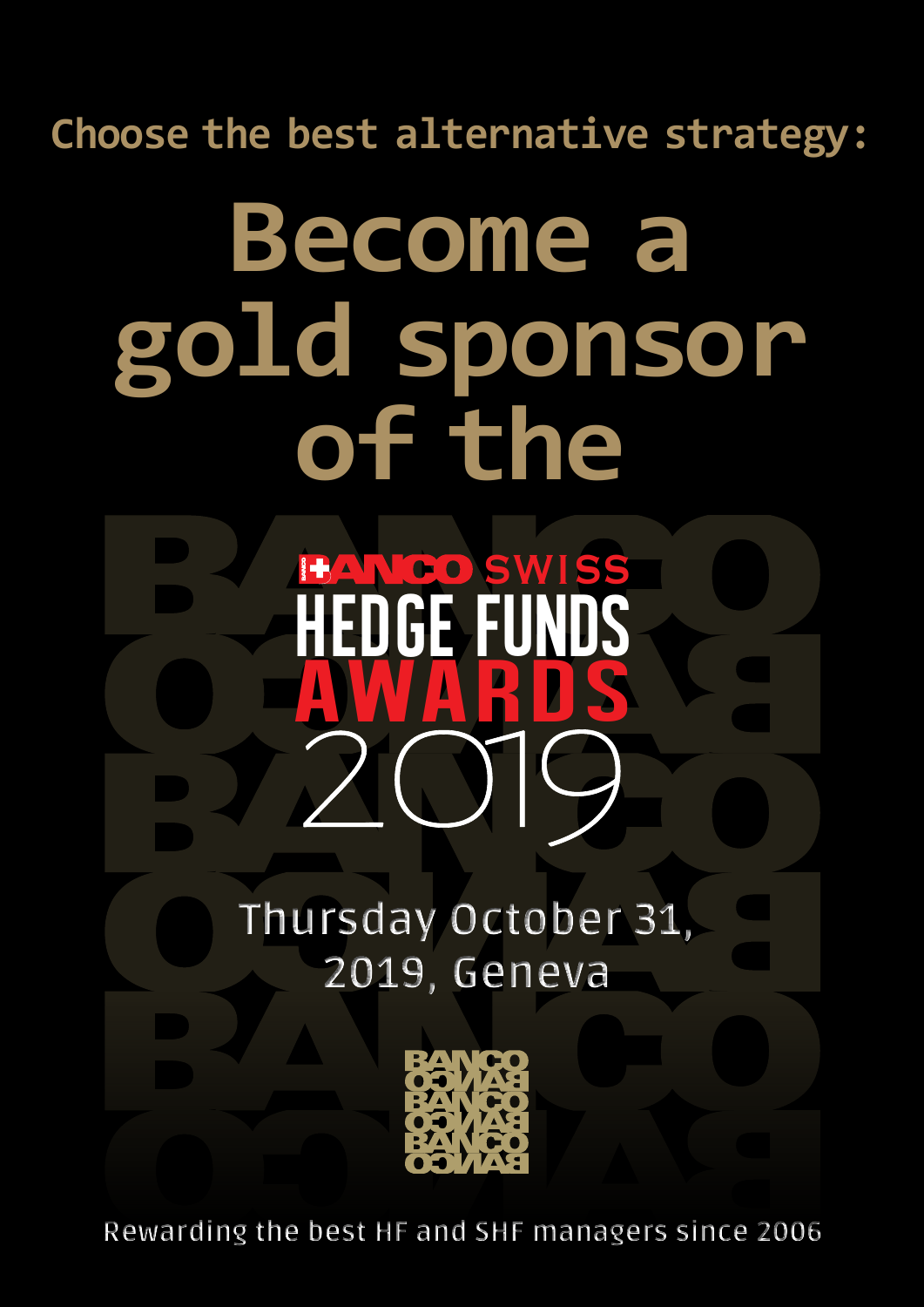### [What are the BANCOawards?](http://www.bancoawards.com)

Around 50% Single HF and 50% Funds of Hedge Funds.

Event Information

# gathering the elite of the alternative industry

**NO THE COMPETITION GATHERS AROUND** 

### 200

**Single Hedge funds and** 

**Funds of Hedge Funds**

**N FROM AROUND** 



**Asset Managers**

n Resulting into a ceremony with around

### 200

**High-Profile Guests (institutional investors and alternative managers)**





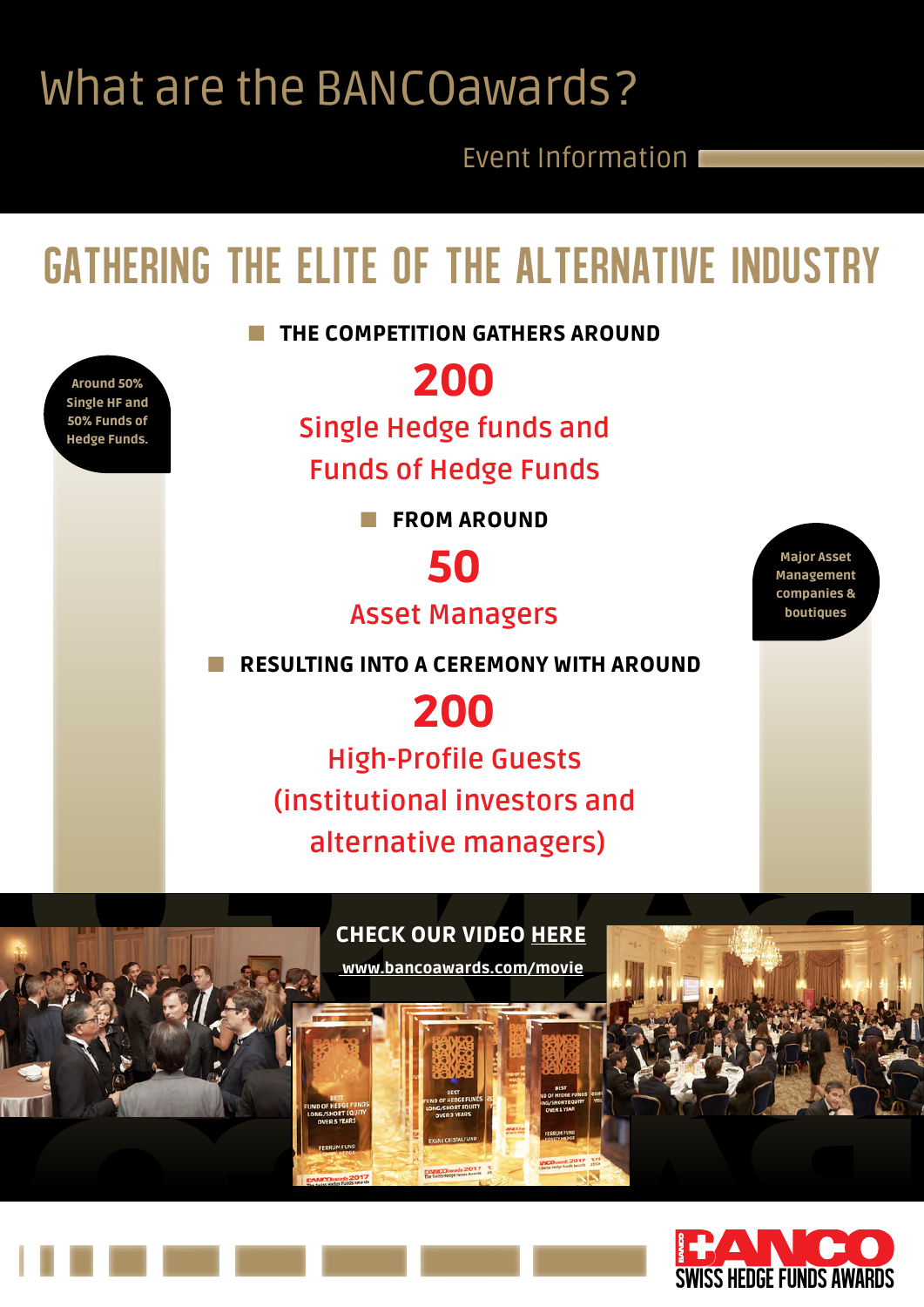# [What are the benefits as Gold Sponsor?](http://www.bancoawards.com)

### Sponsoring Features

# Optimal Visibility during the 12 months process

#### **BEFORE THE EVENT**

- Presence of your logo on
	- $\triangle$  the [BANCOawards website](http://www.bancoawards.com)
	- $\blacktriangle$  the ads for the event to appear since end of March in BANCO
	- $\triangle$  the footer in the emails
	- $\triangle$  the e-invitations
- Portrait of your company on the [BANCOawards' website](https://www.bancoawards.com/goldsponsors2018)

#### DURING THE EVENT

- Table of 10 during the ceremony ([value: CHF 5'800](https://www.bancoawards.com/tables))
- $\triangle$  Logo on the quick-screens and on the wall of fame
- 1 page of  $ad + 1$  page of advertorial in the ceremony program
- $\blacktriangle$  Your logo on the: menu, program, video loop and vertical displays (tables)
- Mention in the welcome speech during the ceremony
- $\blacktriangle$  Distribution of promotional material at the end of the event
- $\blacktriangle$  if you have an idea about a special "event in the event", let's discuss it!

#### **AFTER THE EVENT**

- A Media coverage: press release & acknowledgement in BANCO's Hedge Funds Awards special
- s Presence of your logo and company portrait on the BANCOawards website and on the emails footers until March (five months after the event)

#### **PRICE: CHF 9'900**

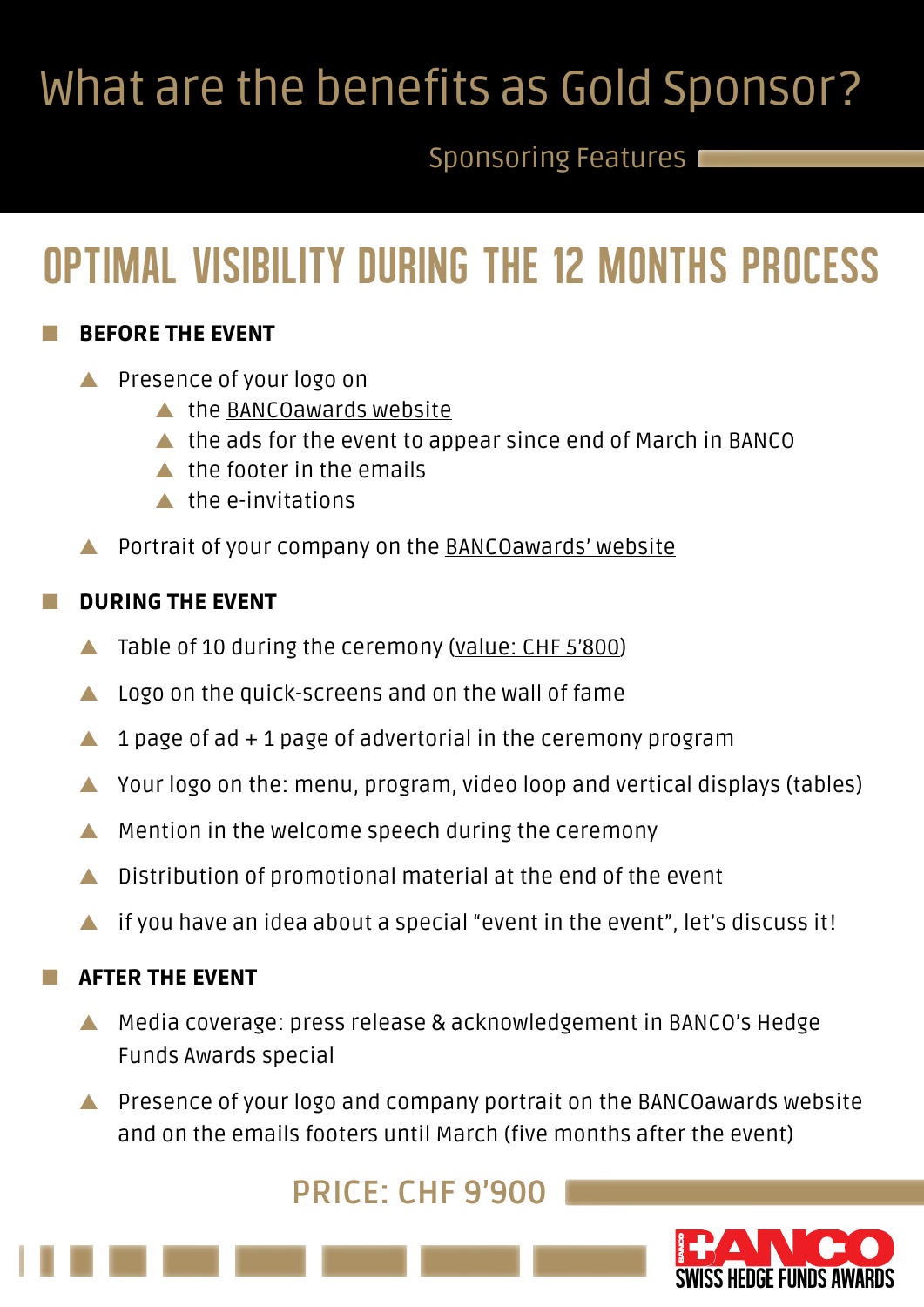### [How do we appear as Gold Sponsor?](http://www.bancoawards.com)

### Sponsoring Features

# YOU WON'T BE FORGOTTEN ANY TIME SOON!

#### SEE MORE RELEVANT IMAGES HERE